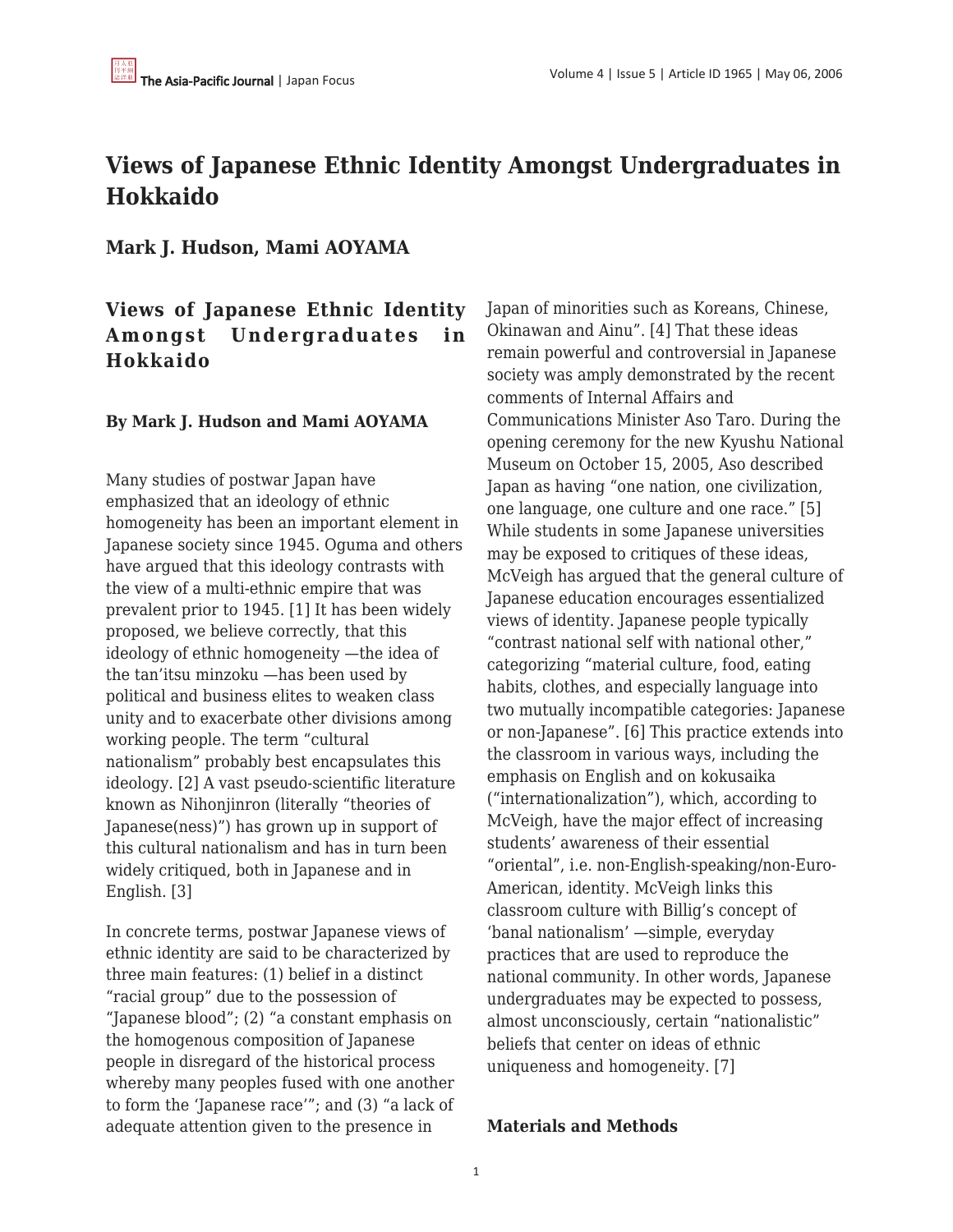

This article reports the results of a survey in which undergraduates at a small private university in Sapporo were asked to identify their ethnic affiliation. The survey took the form of a final exam question in an anthropology course on the origins of the Japanese that was taught by the first author. The exam was held on January 25, 2005. The question related to ethnic identification was one of seven questions in the exam. All of the students who took the exam had Japanese names and, to the best of our knowledge, all were of Japanese nationality. Although a student from China had attended the classes, he did not take the final exam. As discussed below, a range of answers were given, but none of those answers suggested that any of the students were actually of non-Japanese nationality.



Sapporo, Hokkaido

The question was "Which ethnic group (minzoku) do you think you belong to? Give the reasons [for your choice]" (Anata wa dono minzoku ni zoku suru to omotte iru? Sono riyu o kaku). The course had taught the difference between "race" (jinshu) and "ethnicity" (minzoku), emphasizing that the latter involves culture rather than biology. The textbook for

the course was Ikeda Jiro's 1998 Nihonjin no Kita Michi [The Route Traveled by the Japanese]. It is a wide-ranging and quite detailed account of the population history of the Japanese archipelago written by one of Japan's most senior biological anthropologists. This volume does not contain an extensive discussion of the concept of ethnicity (minzoku), but it does explicitly criticize the biological concept of "race" (jinshu). [8] Students who had read this book and who had attended the lectures would at least have been conscious that there are important differences between "race" and "ethnicity". The students were allowed to refer to the textbook during the exam. Although 122 students were registered for the class, only 84 took the exam, presumably those who were interested in the topic and/or keen to obtain credit.

As discussed below, the results of this survey were surprising and a follow-up questionnaire using the same question was given to a small (n=21) class of undergraduates at a different university in Sapporo on October 26, 2005. These were students of occupational therapy and, unlike the main sample, had not taken classes in anthropology or been specifically taught about ethnicity. All of the answers to both surveys were written in Japanese and are here translated into English by the present authors.

#### **Results**

Table 1 lists the answers given by the students in the main survey. Many of the students apparently found the question extremely difficult and 13.09% (n=11) left it blank or wrote that they were unsure. As discussed below, several students frankly admitted that the concept of ethnicity seemed to have little relevance to them. Only just over a third saw themselves as "Japanese". Ten students (11.4%) used the term "Yamato minzoku", an old, explicitly historical yet somewhat anachronistic term for the Japanese people. A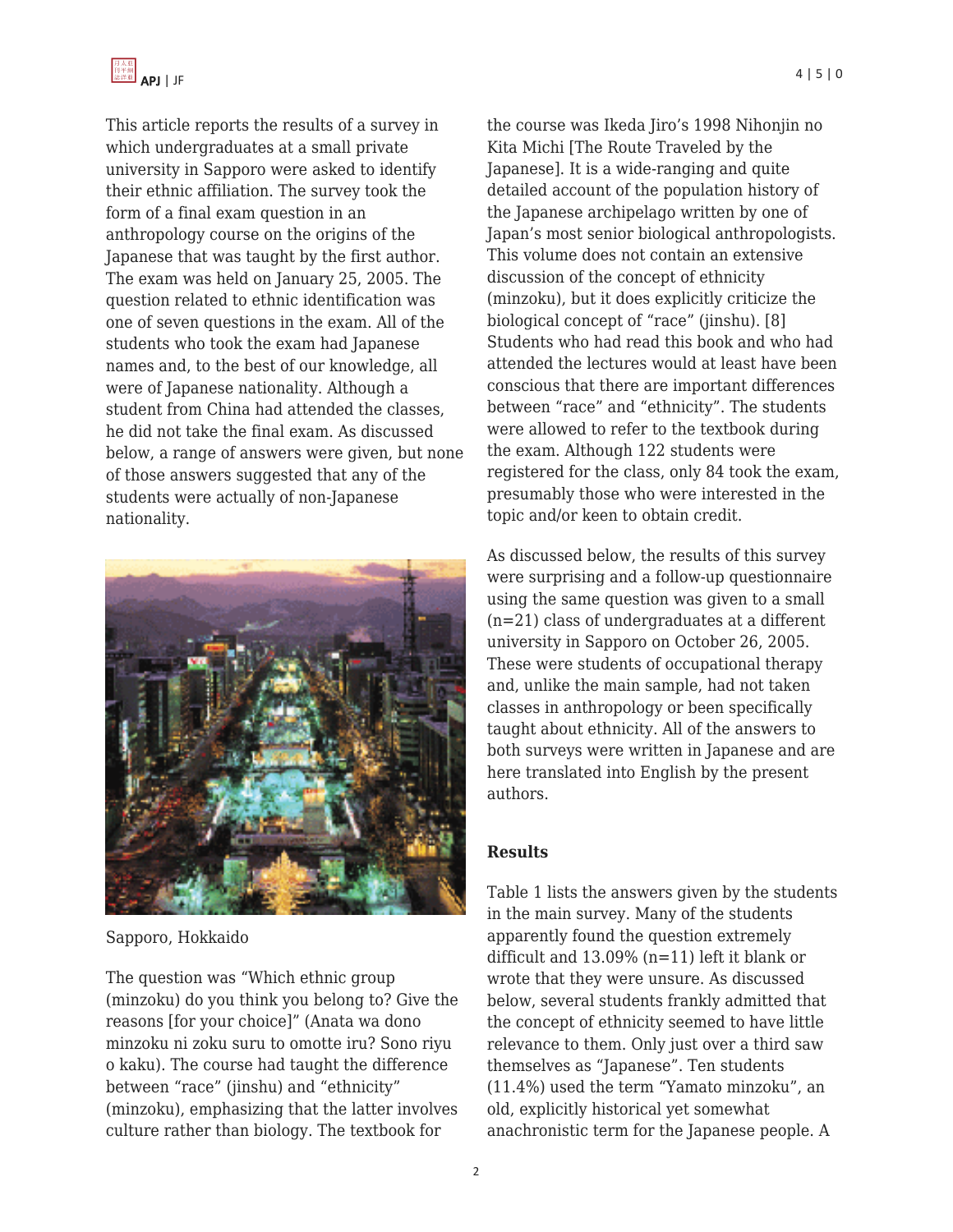quarter of respondents regarded themselves as Ainu. Almost all of these would-be Ainu students emphasized biology over culture. Typical replies included: "Because I was born in Hokkaido, I might have Ainu blood", "My ancestors have always been in Hokkaido", "My family and I all have rugged faces [hori ga fukai] and I heard that my grandfather used to live in a mountain village in north Hokkaido", "Because my body and face are very similar to the Ainu", and "As I was born in Hokkaido I think I am Ainu. Judging from TV and books, the Ainu are hairy and my features are similar to those of the Ainu". Although most of the replies here were thus very personal, one student also wrote that, "Ainu culture was the prototype of Japanese culture".

**TABLE 1.** Ethnic identifications given by the students in the main survey

| <b>Ethnicity</b>           | <b>Number</b> | PercentageSex (M:F) |                 |
|----------------------------|---------------|---------------------|-----------------|
| Japanese or 'Yamato'       | 29            | 34.52               | 20:9            |
| Ainu                       | 21            | 25                  | 15:6            |
| No reply/'don't know'      | 11            | 13.09               | 8:3             |
| Mongoloid                  |               | 8.33                | $5:1 (+1)*$     |
| Yayoi                      | 4             | 4.76                | 4:0             |
| 'non-Ainu Emishi'          | 2             | 2.38                | 2:0             |
| Germanic                   | 2             | 2.38                | 2:0             |
| Chinese                    | 2             | 2.38                | 2:0             |
| 'Student'                  |               | 1.19                | 1:0             |
| 'mixed Jomon and<br>Yayoi' |               | 1.19                | 1:0             |
| Emishi                     | 1             | 1.19                | 0:1             |
| Caucasoid                  |               | 1.19                | 1:0             |
| Epi-Jomon                  |               | 1.19                | 1:0             |
| Mongolian                  |               | 1.19                | 1:0             |
| Total                      | 84            | 99.98               | 63:20<br>$(+1)$ |

\*Includes one student whose sex was unclear from the given name.

One particularly surprising result of this survey was the two students who saw themselves as "Germanic". The reasons given were (1) "There was a great migration of Germanic peoples and at that time they came to Japan" and (2) "I thought this because it seems that [my/our]

ancestors came from the continent. I have always lived in Hokkaido, but I don't think I am Ainu." Initially we were at a complete loss how to explain this identification with a distant European people. In May 2005, however, the first author happened to read Oguma Eiji's A Genealogy of 'Japanese' Self-images, which describes the influential folklorist Yanagita Kunio's analysis of Tacitus' account of the Germans. Just as the Germans were seen by Tacitus as a "sturdy natural people" in opposition to the Roman empire, the mountain dwellers of Japan were regarded by Yanagita as the original Volk of Japan. [9] Whether or not these students had actually read Yanagita, it seems likely that they were influenced by his ideas in some form.

As mentioned already, a number of students found the concept of ethnicity difficult to relate to. One male wrote, "Nothing comes to mind when I try to think about myself using the word minzoku [ethnicity]. If pressed, I would say Japanese, [a] minzoku living in Hokkaido. At present, I think that people live and are recognized as 'individuals' rather than as minzoku or other groups. For this reason, I cannot apply the category of minzoku to myself."

The results of the follow-up survey on occupational therapy students are shown in Table 2. Although the sample size was small, these results are largely consistent with those in the first survey. In fact an even smaller percentage of this group described their ethnicity as "Japanese". The most common response here was "Asian". It should be stressed that this did not necessarily exclude a Japanese identity since three students wrote, "Because I am Japanese" or "Because I live in Japan" as the reason for their choice of "Asian" ethnicity. Another three students admitted that they had never really thought about the term minzoku. Unusual answers from this group were "Inuit" ("Because I prefer it cold to hot") and "British" (Igirisu-jin). The female student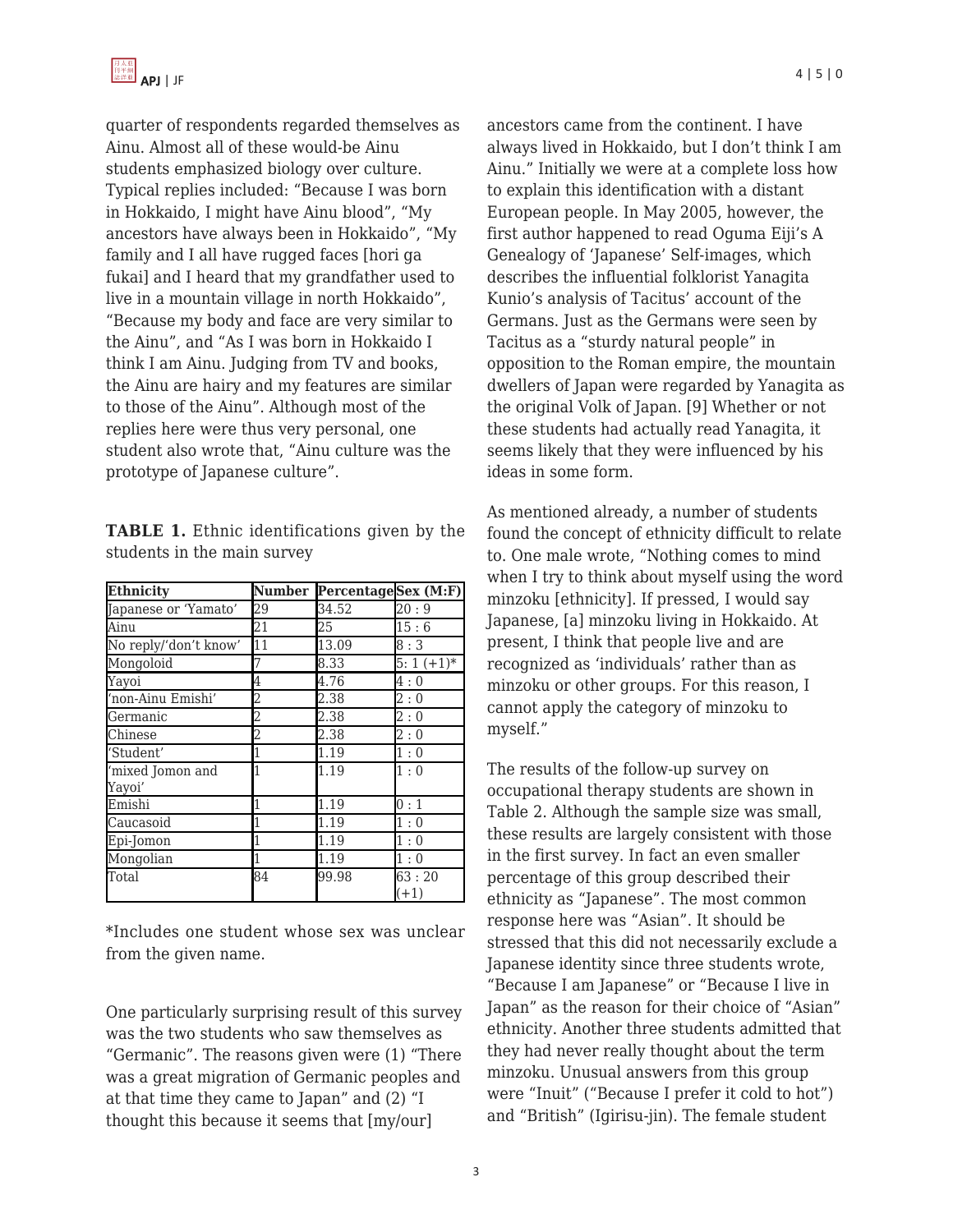who chose the latter wrote, "It [the U.K.] is a place where pride and tradition are important. Because it is a country where soccer develops into riots and where punk rock originated, it is a place where nobility mixes with violence." While this description of British society as a mixture of tradition and yobbishness is probably more accurate than the romanticized "My Fair Lady" view held by many Japanese people, this student gave us no idea how these observations relate to her own personal identity.

**TABLE 2.** Ethnic identifications given by students in the follow-up survey

## **Ethnicity NumberPercentageSex**

|                |               |       | (M: F) |
|----------------|---------------|-------|--------|
| Japanese 6     |               | 28.57 | 1:5    |
| Asian          |               | 33.33 | 1:6    |
| Mongoloid4     |               | 19.05 | 2:2    |
| 'Don't         | $\mathcal{L}$ | 9.52  | 0:2    |
| know'          |               |       |        |
| Inuit          | 1             | 4.76  | 1:0    |
| <b>British</b> | 1             | 4.76  | 0:1    |
| Total          | 21            | 99.99 | 5:16   |
|                |               |       |        |

The major difference between the two surveys was that no-one in the second group saw themselves as Ainu or identified with any of the prehistoric populations of Japan such as Jomon or Emishi. One female student in the second group, listed in Table 2 as a "Don't know", wrote, "I feel that minzoku is an extremely detailed classification and I have no sense that I belong to such a minzoku. In Hokkaido one thinks of the Ainu, but I have the feeling that this is an old [mukashi no] minzoku." This difference between the two groups suggests that many of the students in the first survey were influenced by the lectures and associated the concept of ethnicity with the debates on Japanese origins, which they had been exposed to in class.

Approximately one third of the students questioned here understood ethnicity as it would be defined by most sociologists or anthropologists, i.e., as a primarily cultural phenomenon. However, the remaining two thirds of students appeared confused by the term, some seeing it as a very broad grouping akin to "race", others as a much more narrow phenomenon essentially defined through individual choice. The same survey applied to students or other persons outside Japan could well produce results as complex as those reported here. Certainly in English terms like "ethnic group" or "ethnos" come across as very technical: the Japanese word minzoku is used much more often in ordinary conversation. At the same time, however, minzoku has broader meanings in Japanese. Minzoku is perhaps best glossed as "nation", i.e, "a community of people of mainly common descent, history, language, etc., forming a state or inhabiting a territory" (OED). In English today, this earlier usage of "nation" has tended to be replaced by "ethnic group", except for certain special cases, notably Native Americans who in legal terms remain as political entities. Thus in both English and Japanese, "ethnicity" tends to be applied to minority groups and cultures: the ethnic is the "Other" and the mainstream culture typically finds no need to define itself in such terms. Finally, as mentioned in the previous section, many of the responses in the first survey reported here may have been influenced by the context in which the concept of ethnicity was explained to the students in the anthropology course. Although only one lecture specifically focused on the Ainu, the idea that in prehistory the Japanese had diverse roots was a major theme running through the course.

Despite, and perhaps in part because, of these ambiguities and problems, we believe our results are of interest for a number of reasons. As noted in the Introduction, it has been widely argued that postwar Japanese society has been characterized by a strong ideology of ethnic homogeneity. Since in Japanese the term

#### **Discussion**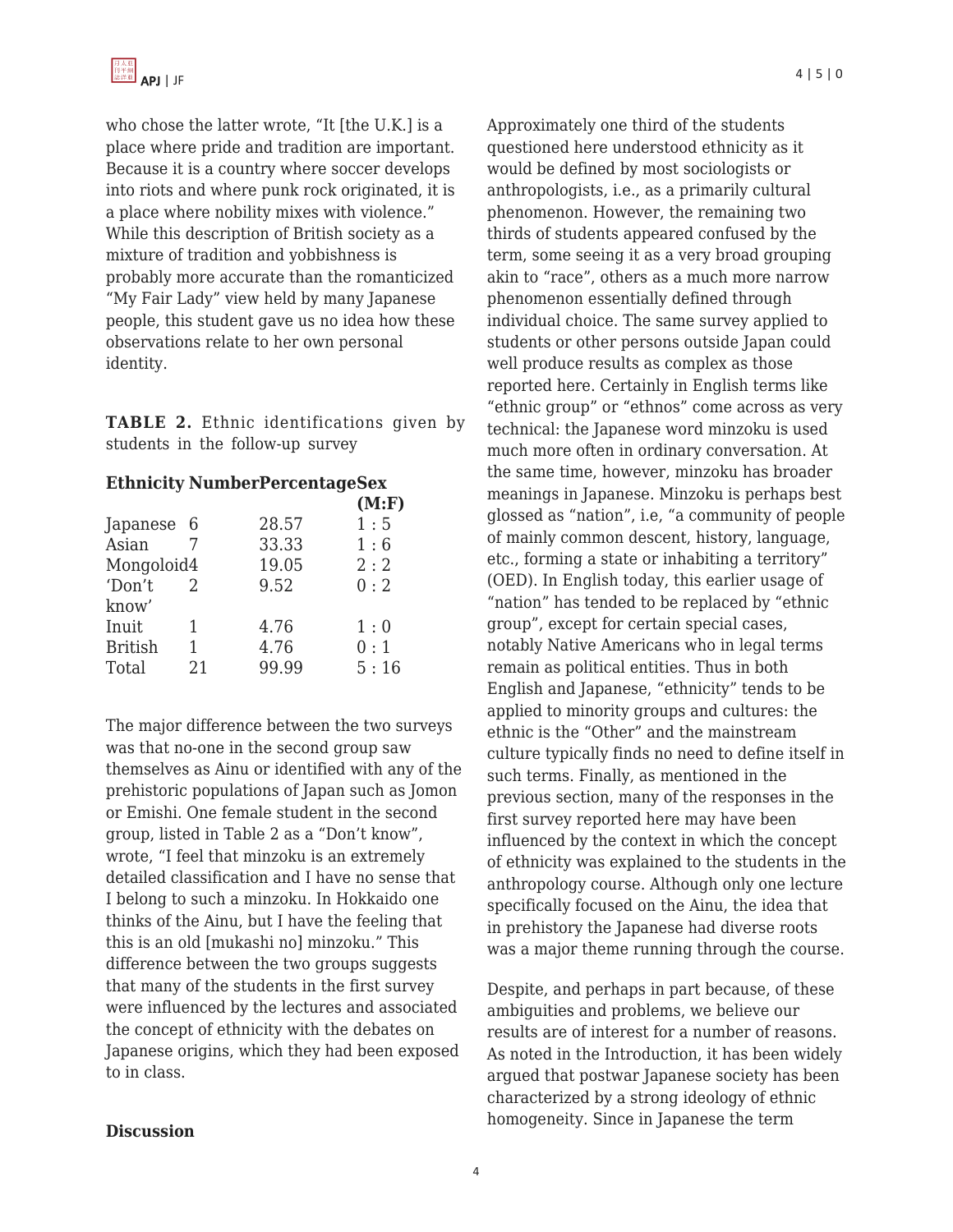

minzoku is usually used in this context, the results presented here would appear to be at odds with this ideology. Although if we had asked our students "Are you Japanese?" almost all would probably have replied "Yes", the results of the surveys we conducted suggest that this Japanese nationality goes hand-inhand with quite diverse views of individual ethnicity.

Prejudice against and misunderstandings of the Ainu continue to exist in contemporary Japan. [10] The comment of one student here that the Ainu seem to be an "old", i.e., noncontemporary ethnic group may be seen in such a context. However, the fact that a quarter of respondents in the first survey saw their own ethnicity as "Ainu" suggests that other, more complex views of the Ainu also exist among young Japanese. While we accept that this identification with the Ainu is unlikely to exist outside Hokkaido, and in this case was probably influenced by the context of the course in anthropology, nevertheless we submit that our results imply that straightforward anti-Ainu prejudice no longer exists amongst a significant group of young Japanese adults. Even in Hokkaido, it is probable that Japanese students normally rarely think about the Ainu in terms of their own identities. In this case we accept that they were almost certainly encouraged to think in such terms by the context of the lectures. However, the important point is that, when give the opportunity to think about the Ainu, so many students were willing to accept a degree of Ainu ancestry for themselves. Such a view is, of course, quite consistent with what anthropologists now understand about the population history of the Japanese Islands, including the mixture of Ainu with other elements to form the Japanese people.



Young Ainu woman

One way of interpreting the present results might be to look at the concept of kokusaika or "internationalism". This has been an influential policy in Japan since the 1980s, but many observers have noted that it tends to reinforce quite opposite nationalistic tendencies through the essentialization of identities. [11] McVeigh writes that, "The more 'internationalism' is pursued and practiced, the more elusive, superficial, and detached from genuine internationalism it becomes, resulting in a sort of self-orientalized/occidentalized fantasy and theme-park view of the world…." [12] Although the results here could on one level be said to reflect a "theme-park" view of ethnic identity similar to Baudrillard's idea of "simulation",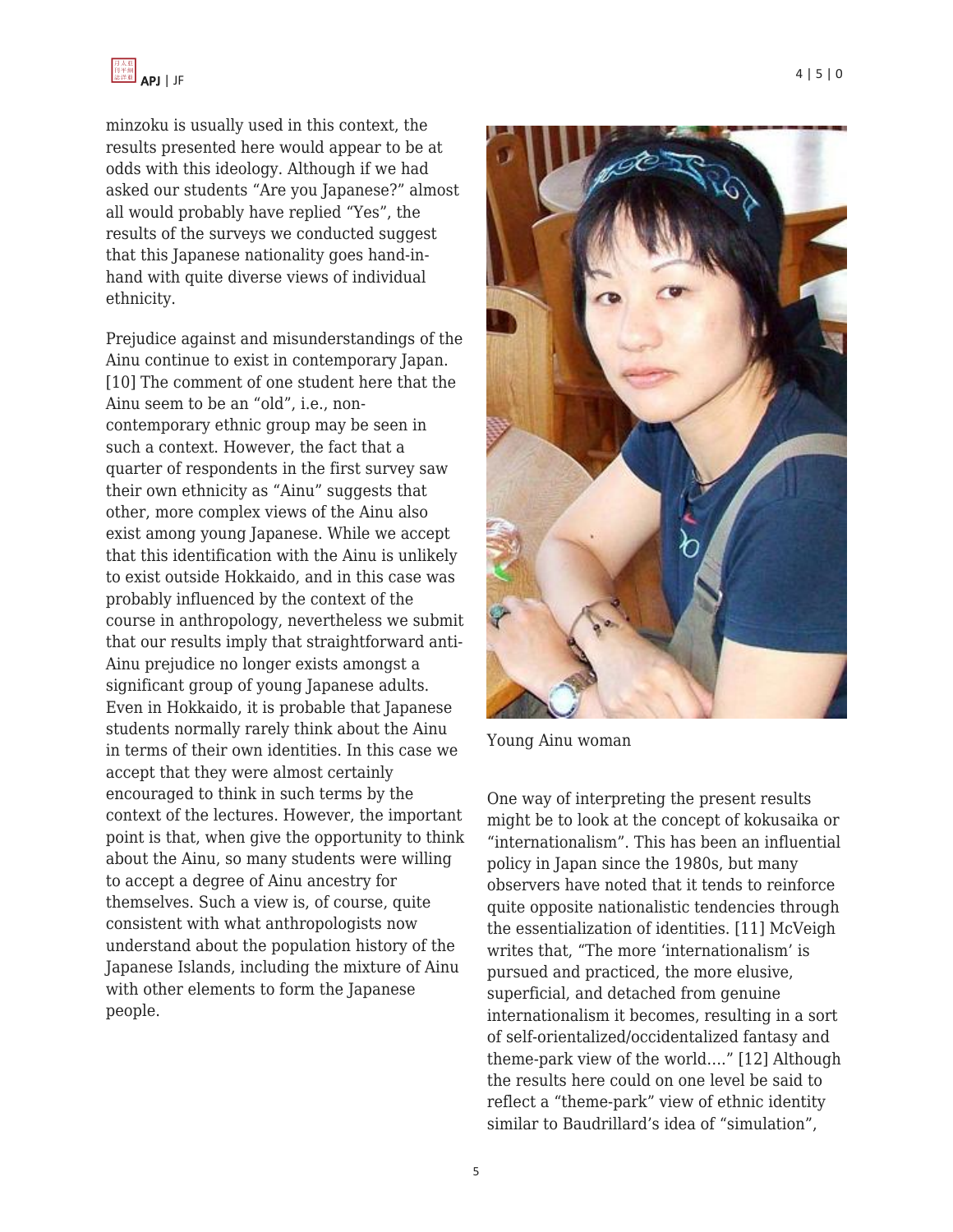

our results contradict McVeigh's suggestion that internationalism reinforces the "essentialization" of identities. According to McVeigh, "Essentializing breeds categories that are clearly marked, persistent, and immutable." By contrast, the results here are equally clearly vague and changing. [13] While we do not deny that McVeigh's analysis contains important insights into the relationship between nationalism and kokusaika, we suggest that the results of our present research are better interpreted as resulting from the inherently fluid nature of ethnicity.

Scholars of ethnicity usually see that phenomenon as being either "primordial" or "situational". [14] Many of the responses received in our surveys have a strongly primordial character, emphasizing family roots or physical characteristics. Other replies, however, are much more situational. In a situational approach, "Belonging to an ethnic group is a matter of attitudes, perceptions and sentiments that are necessarily fleeting and mutable, varying with the particular situation of the subject. As the individual's situation changes, so will the group identification; or at least, the many identities and discourses to which the individual adheres will vary in importance for that individual in successive periods and different situations". [15] The nation-building project in postwar Japan may indeed have emphasized ethnic homogeneity but, by definition as a cultural phenomenon, ethnicity is always in flux. The following comments by Immanuel Wallerstein have particular resonance in the light of the results of this paper: "Nothing seems more obvious than who or what is a people. Peoples have names, familiar names. They seem to have long histories. Yet any pollster knows that if one poses the open-ended question 'what are you?' to individuals presumably belonging to the same 'people', the responses will be incredibly varied, especially if the matter is not at that moment in the political spotlight." [16] In any

"objective" sense, none of the students interviewed here can be seen as Ainu, Germanic or Inuit, yet we cannot dismiss these identities as "fake". To the contrary, fluidity and inconsistency must be seen as the norm rather the exception as regards ethnicity.

#### **Conclusions**

A class of 84 undergraduates at a university in Sapporo was asked to identify their ethnicity (minzoku). Only 34.52% saw themselves as "Japanese". A quarter of respondents identified themselves as "Ainu" based either on selfperceived phenotypic features such as body hair or on long family residence in Hokkaido. Although further surveys are needed to confirm the present results, this research suggests the possibility that significant numbers of young adults in contemporary Japan possess a rather situational view of ethnicity which contradicts common assumptions about Japanese ideas of ethnic diversity, nationalism, and prejudice against the Ainu.

The results of this short paper need to be assessed in light of other surveys from different regions of Japan and of different age groups. We are unaware of other published studies similar to what has been attempted here. Provisionally, however, our results can be said to contradict the emphasis on cultural nationalism that many sociologists have used to discuss ethnicity in postwar Japan. While we do not doubt that cultural nationalism and the idea of the tan'itsu minzoku or "homogeneous nation" have been important organizing principles in postwar Japan, the concept of ethnic identity is so fluid that it subconsciously transcends such artificial constraints. Finally, while we accept that many of the students' identifications with the Ainu may have been influenced by the context of lectures on the prehistory of Japan, the fact that so many students were willing to incorporate the Ainu into meta-narratives of Japanese identity suggests that, at least in Hokkaido, long-held